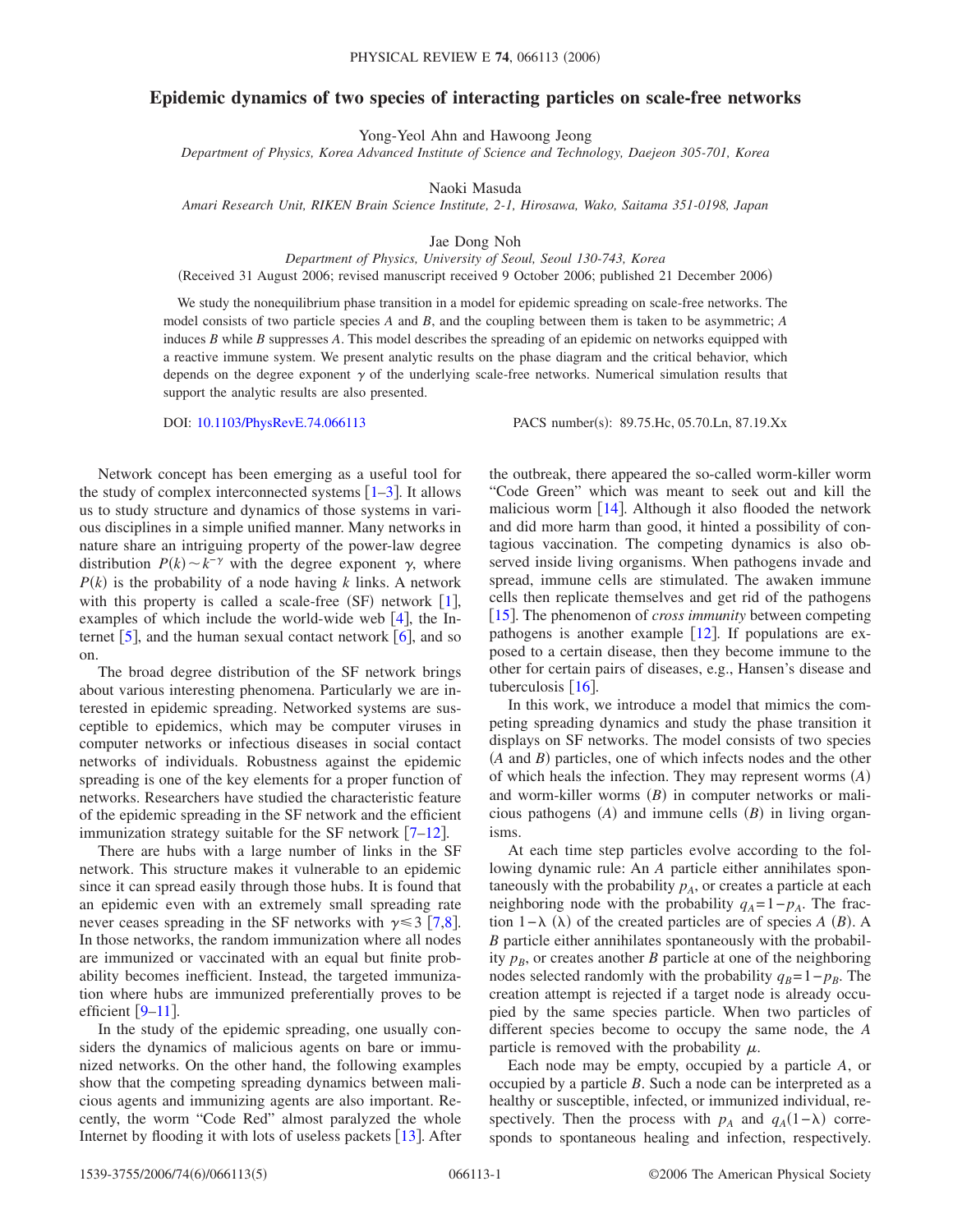The process with  $q_A\lambda$  corresponds to activation of an immune system. The spontaneous annihilation of *B* particles takes account of the fact that immunization may not be permanent. The parameter  $\mu$  describes the efficiency of the immune system in healing the infection.

Note that the particles *A* and *B* have different branching rules. A particle *A* branches offsprings to *all* neighboring nodes as in the susceptible-infected-susceptible (SIS) model [7](#page-3-5), while a particle *B* branches an offspring to *one* of the neighboring nodes as in the contact process  $(CP)$  [[17](#page-3-14)]. This difference can be negligible in networks with the narrow degree distribution, but it makes a big difference in SF networks  $[17]$  $[17]$  $[17]$ . We adopt the less-reproductive CP dynamics for the particle  $B$  since it would be costly to activate an immune system in real systems. The model was studied in networks with a narrow degree distribution  $\lceil 18 \rceil$  $\lceil 18 \rceil$  $\lceil 18 \rceil$ . As we will see, the model shows much richer properties in SF networks.

The model displays three stationary state phases denoted by  $(0,0)$ ,  $(0, B)$ , and  $(A, B)$ . They are distinguished with the stationary state density of each particle species. Both species are *inactive* with zero density in the  $(0, 0)$  phase. In the  $(0, B)$ phase, the *A* particles are inactive while the *B* particles are *active* with a nonzero density. Both species are active with nonzero densities in the  $(A, B)$  phase. Due to the asymmetric nature of the interaction, one does not have a phase in which the *A* particles are active and the *B* particles are inactive. All nodes are healthy in the  $(0, 0)$  and  $(0, B)$  phases. The healthy state requires that the *B* particles are active in the  $(0, B)$ phase, which is not the case in the  $(0, 0)$  phase. In this sense, the  $(0,0)$  phase is the ideal one since the remnant *B* particles would cost system resources.

We will study the phase transitions and the critical behaviors in SF networks by adopting the rate equation approach which proves useful for a single species or multispecies particle systems  $\lceil 7,19 \rceil$  $\lceil 7,19 \rceil$  $\lceil 7,19 \rceil$  $\lceil 7,19 \rceil$ . It is assumed that the particle density at a node is given by a function of its degree only. Let  $a_k$  and  $b_k$ be the density of *A* and *B* particles on nodes with degree *k*, respectively. Then, it is straightforward to show that they satisfy the coupled rate equations

$$
\dot{a}_k = -p_A a_k + q_A (1 - \lambda) k (1 - a_k) \Theta_A(k) - \mu k a_k \Theta_B(k),
$$
  
(1)  

$$
\dot{b}_k = -p_B b_k + q_B k (1 - b_k) \Theta_B(k) + q_A \lambda k (1 - b_k) \Theta_A(k),
$$

where  $\Theta_A(k)$   $[\Theta_B(k)]$  denotes the probability that a node with degree  $k$  is infected by a particle  $A$   $(B)$  from each of its neighboring nodes. They are given by  $\Theta_A(k)$  $= \sum_{k'} a_{k'} P(k'|k)$  and  $\Theta_B(k) = \sum_{k'} b_{k'} P(k'|k)/k'$ , respectively. Here  $P(k'|k)$  is the conditional probability that a node at one end of a link have the degree  $k'$  under the condition that the other end of the link has the degree *k*. The different form of  $\Theta_A$  and  $\Theta_B$  is due to the different spreading dynamics of the two particle species. The conditional probability can take care of a degree correlation  $\lceil 20 \rceil$  $\lceil 20 \rceil$  $\lceil 20 \rceil$ . In this work, we only consider networks with no degree correlation, that is,  $P(k'|k)$  $=k'P(k')$ / $\langle k \rangle$  with the degree distribution  $P(k) \sim k^{-\gamma}$  and the mean degree  $\langle k \rangle$  [[20](#page-3-15)]. Then, one obtains that

<span id="page-1-0"></span>

FIG. 1. The schematic phase diagram in SF networks with  $\gamma$  $>$ 3 in (a) and  $\gamma \leq$ 3 in (b). The phase boundary *MP* changes its shape as  $\gamma$  varies. In (a), it is tangential to *MR* for  $\gamma$  < 4 (solid line) and nontangential to MR or MQ for  $\gamma \geq 4$  (dashed line). In (b), it is parallel to  $p_A$  axis at *M* for  $\gamma > 5/2$  (solid line), and to  $p_B$  axis near *M* for  $\gamma$  < 5/2 (dashed line).

$$
\Theta_A = \frac{1}{\langle k \rangle} \sum_k k a_k P(k), \quad \Theta_B = \frac{1}{\langle k \rangle} \sum_k b_k P(k). \tag{2}
$$

They are related to the particle density and will be used as the order parameter.

<span id="page-1-1"></span>In the stationary state  $(\dot{a}_k = \dot{b}_k = 0)$ , the order parameter satisfies the coupled self-consistency equations

$$
\Theta_A = f(\Theta_A, \Theta_B) = \frac{1}{\langle k \rangle} \sum_k \frac{\tilde{q}_A \Theta_A k^2 P(k)}{1 + (\tilde{q}_A \Theta_A + \tilde{\mu} \Theta_B)k}, \quad (3a)
$$

$$
\Theta_B = g(\Theta_A, \Theta_B) \equiv \frac{1}{\langle k \rangle} \sum_k \frac{(\tilde{\lambda}\Theta_A + \tilde{q}_B \Theta_B) k P(k)}{1 + (\tilde{\lambda}\Theta_A + \tilde{q}_B \Theta_B) k}, \quad (3b)
$$

where  $\tilde{q}_A = \frac{q_A}{p_A}(1-\lambda)$ ,  $\tilde{\mu} = \frac{\mu}{p_A}$ ,  $\tilde{\lambda} = \frac{q_A}{p_B}\lambda$ , and  $\tilde{q}_B = \frac{q_B}{p_B}$ . Note that, without the interaction  $(\widetilde{\lambda} = \widetilde{\mu} = 0)$ , the self-consistency equations are decoupled, each of which has been studied separately  $[9,17]$  $[9,17]$  $[9,17]$  $[9,17]$ .

The self-consistency equations allow us to determine the phase diagram, whose schematic plot is shown in Fig. [1.](#page-1-0) Let us summarize the result first: For  $\gamma$  > 3 [Fig. [1](#page-1-0)(a)], we find that the system exhibits the three phases  $(0, 0), (0, B)$ , and  $(A, B)$ . Across the line *MR*, *A* particles remain inactive and *B* particles become active. Across the line *QM*, both particles become active simultaneously. Across the line *MP*, *B* particles are already active and the *A* particles become active. The three phase transition lines merge into the multicritical point *M*.

On the other hand, the system exhibits the only two phases  $(0, B)$  and  $(A, B)$  for  $\gamma \leq 3$  [Fig. [1](#page-1-0)(b)]. Without the *B* species, the *A* species would always be in the active phase for  $\gamma \leq 3$  [[7](#page-3-5)]. The existence of the phase  $(0, B)$  implies that one can prevent an epidemic from spreading even in the SF networks with  $\gamma \leq 3$ . The nonexistence of the phase (0, 0), however, implies that the immunization is possible only when the species  $B$  is kept to be in the active state, which may cost system resources.

Now we sketch briefly the way the phase diagram is obtained, details of which will be presented elsewhere  $[21]$  $[21]$  $[21]$ . It is obvious that  $\Theta_A = \Theta_B = 0$  is a solution of the self-consistency equation. One can obtain the boundary of the phase  $(0, 0)$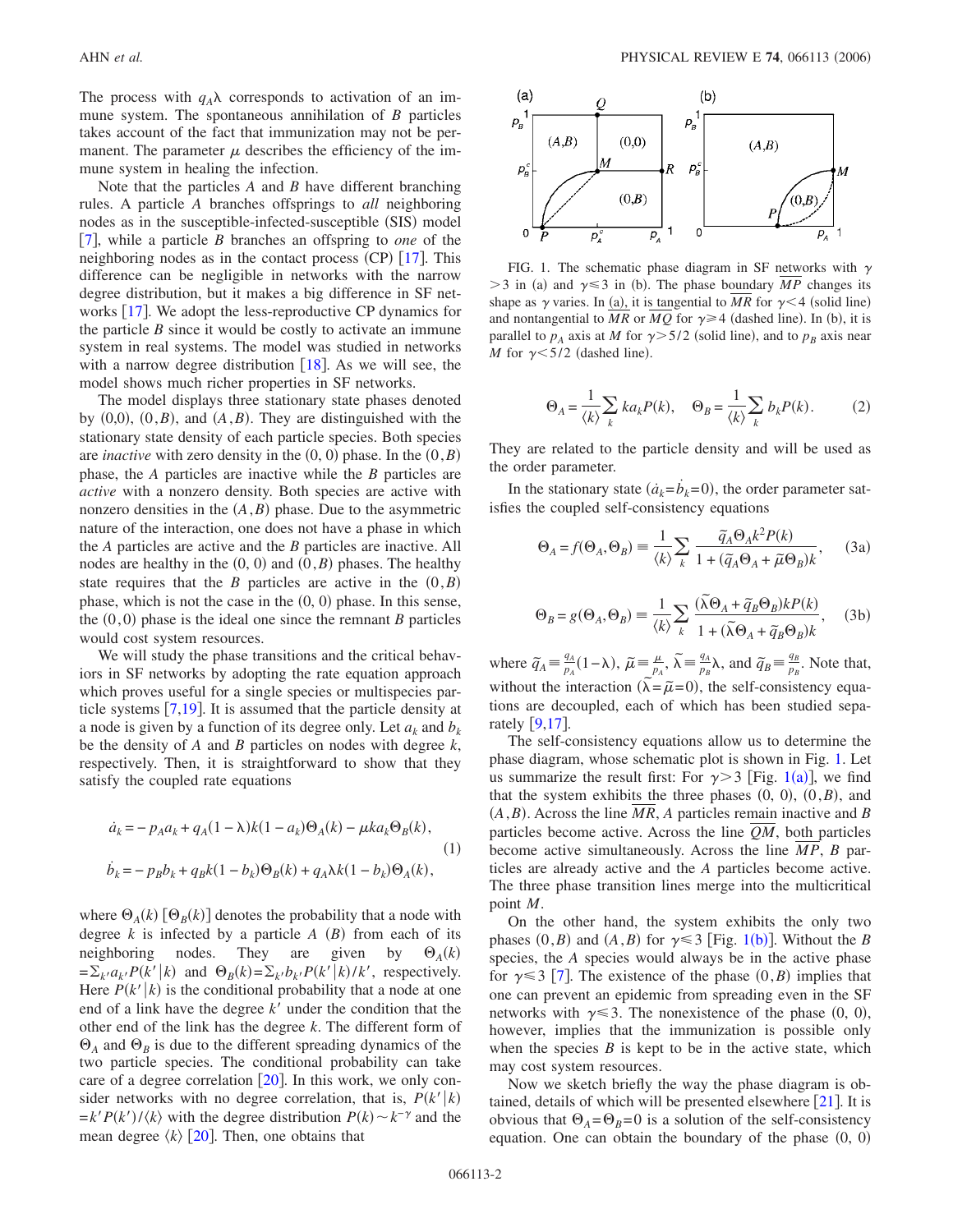from the condition for the existence of nonzero solutions for  $\Theta_A$  or  $\Theta_B$ . From Eq. ([3a](#page-1-1)), we find that  $f(0,0)=0$  and  $f(\Theta_A, 0) \le 1$  and  $\partial^2 f(\Theta_A, 0) / \partial \Theta_A^2 < 0$  for all  $\Theta_A$ . So a nonzero solution for  $\Theta_A$  exists when  $\partial f(0,0)/\partial \Theta_A = \tilde{q}_A \langle k^2 \rangle / \langle k \rangle \ge 1$ with  $\langle k^2 \rangle$  the second moment of the degree. This gives the phase boundary  $\overline{QM}$  at  $\tilde{q}_A = \langle k \rangle / \langle k^2 \rangle$  or at  $p_A = p_A^c$  with

$$
p_A^c = \frac{(1 - \lambda)\langle k^2 \rangle / \langle k \rangle}{1 + (1 - \lambda)\langle k^2 \rangle / \langle k \rangle}.
$$
 (4)

Similarly, a nonzero solution for  $\Theta_B$  exists when  $\frac{\partial g}{\partial g(0,0)}/\partial \Theta_B = \tilde{q}_B \ge 1$ , which gives the phase boundary *MR* at  $\tilde{q}_B = 1$  or at  $p_B = p_B^c = 1/2$ . For  $\gamma \leq 3$ ,  $\langle k^2 \rangle$  is infinite,  $p_A^c = 1$ , and the phase  $(0, 0)$  vanishes.

At the phase boundary  $MP$ ,  $\Theta_A = 0$  and  $\Theta_B$  has a nonzero value  $\Theta_B^*$  satisfying  $\Theta_B^* = g(0, \Theta_B^*)$ . We also have that  $\partial f(0, \Theta_B^*) / \partial \Theta_A = 1$  since  $\Theta_A$  begins to deviate from zero at that line. These two equations define the phase boundary *MP*. Near the point *M*, the phase boundary is given by

$$
\epsilon_B \sim \begin{cases} \epsilon_A^{1/\min(1,\gamma-3)}, & \gamma > 3, \\ \epsilon_A^{(\gamma-2)/(3-\gamma)}, & \gamma < 3, \end{cases}
$$
(5)

for small  $\epsilon_A = p_A^c - p_A$  and  $\epsilon_B = p_B^c - p_B$  [[21](#page-4-2)].

We also studied the critical behavior of the order parameter near the phase transitions by analyzing the property of the functions f and g at small values of  $\Theta_A$  and  $\Theta_B$ . We found that the order parameter shows the power-law scaling

$$
\Theta_{A,B} \sim \epsilon^{\beta_{A,B}} \tag{6}
$$

with the  $\gamma$  dependent critical exponents  $\beta_A$  and  $\beta_B$  for  $\gamma$  $\neq$  3. The critical exponents have different values at different critical lines. The results are summarized in Table [I.](#page-2-0) The model displays interesting multicritical behaviors at the multicritical point *M*, which will be discussed elsewhere  $\lceil 21 \rceil$  $\lceil 21 \rceil$  $\lceil 21 \rceil$ .

It is noteworthy that the model displays the peculiar critical behaviors at  $\gamma = 3$ . Let us take the degree distribution as  $P(k) = ck^{-3}$  for  $k_0 \le k$  with a normalization constant *c* and a degree cutoff  $k_0$ . With the continuum  $k$  approximation in Eq. ([3](#page-1-1)), the functions *f* and *g* are given by  $f = \frac{c\bar{q}_A \Theta_A}{\langle k \rangle} \ln\left(\frac{1+k_0 X}{k_0 X}\right)$  and  $g = Y - \frac{c}{\langle k \rangle} Y^2 \ln\left(\frac{1 + k_0 Y}{k_0 Y}\right)$  with  $X = \widetilde{q}_A \Theta_A + \widetilde{\mu} \Theta_B$  and  $Y = \widetilde{\lambda} \Theta_A$ + $\tilde{q}_B \Theta_B$ . The logarithmic dependence leads to the following peculiar behaviors [[21](#page-4-2)]: Let  $\epsilon_A = 1 - p_A$  and  $\epsilon_B = 1/2 - p_B$  be the deviation from *M* at  $p_A = 1$  and  $p_B = 1/2$ . The phase boundary *MP* is given by

<span id="page-2-1"></span>

<span id="page-2-0"></span>TABLE I. The exponents  $\beta_A$  and  $\beta_B$  associated with each phase transition line. For  $\gamma \leq 3$ , the phase (0,0) denotes the line with  $p_A$  $=1$  and  $p_B > p_B^c$ .

|                  |            | $(0,0)$ $\rightarrow$<br>(A, B)              | $(0,0)$ $\rightarrow$<br>(0,B)     | $(0, B) \rightarrow$<br>(A, B) |
|------------------|------------|----------------------------------------------|------------------------------------|--------------------------------|
| $\gamma$ > 4     | $\beta_A$  | 1                                            |                                    | 1                              |
|                  | $\beta_B$  | $\mathbf{1}$                                 | $\mathbf{1}$                       |                                |
| $3 < \gamma < 4$ | $\beta_A$  | $\frac{1}{\sqrt{2}}$<br>$\frac{1}{\gamma-3}$ |                                    | $\mathbf{1}$                   |
|                  | $\beta_B$  | $\frac{1}{\gamma - 3}$                       | $\mathbf{1}$                       |                                |
| $2 < \gamma < 3$ | $\beta_A$  | $\frac{\gamma-2}{3-\gamma}$                  |                                    | $\mathbf{1}$                   |
|                  | $\beta_B$  | $\frac{1}{3-\gamma}$                         | $\frac{1}{\sqrt{2}}$<br>$\sqrt{2}$ |                                |
| $\gamma = 3$     | $\Theta_A$ | $\sim e^{-d/\epsilon_A}/\epsilon_A$          |                                    | 1                              |
|                  | $\Theta_B$ | $\sim e^{-d/\epsilon_A}$                     | $\mathbf{1}$                       |                                |

$$
\epsilon_B \sim \frac{1}{\epsilon_A} e^{-d/\epsilon_A} \tag{7}
$$

with a constant *d* for small  $\epsilon_A$  and  $\epsilon_B$ . When one approaches *M* from the phase  $(A, B)$ , the order parameter exhibits a path dependent critical behavior. Along the path with  $\epsilon_B=0$  that is tangential to *MP*, we find that

$$
\Theta_A \sim \frac{1}{\epsilon_A^2} e^{-2d/\epsilon_A}, \quad \Theta_B \sim e^{-d/\epsilon_A}.
$$
 (8)

Along nontangential paths with finite  $\epsilon_A / |\epsilon_B|$ , we find that

$$
\Theta_A \sim \Theta_B \sim e^{-d/\epsilon_A}.\tag{9}
$$

In contrast to the power-law scaling at  $\gamma \neq 3$ , the order parameter as well as the phase boundary has the essential singularity at  $\gamma = 3$ . The order parameter also has the essential

FIG. 2. Density decay at  $\gamma = 3.5$ . In (a)  $\rho_A$  is plotted at  $p_B = 0.9$ , and in (b)  $\rho_B$  is plotted at  $p_A$  $=0.99.$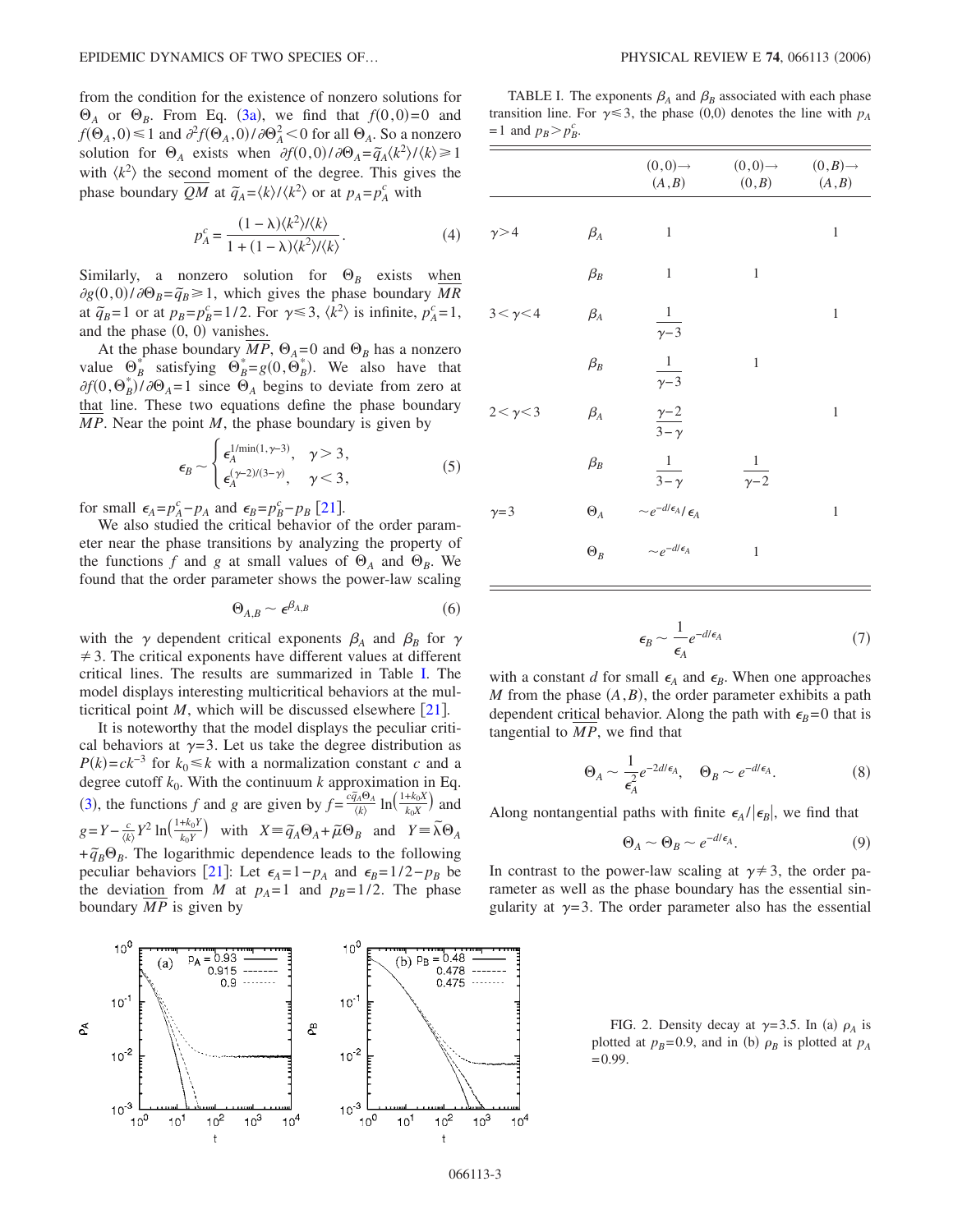<span id="page-3-16"></span>

FIG. 3. Density decay on SF networks with  $\gamma$ =2.75.  $\rho_A$  is plotted for several values of  $p_A$  with  $p_B=0.3$ .

singularity near the line with  $p_A = 1$  and  $p_B > p_B^c$  (see Table [I](#page-2-0)). That is, the transition is the infinite order transition. The infinite order transition was reported recently in the percolation problem and the equilibrium Ising model on growing networks  $[22,23]$  $[22,23]$  $[22,23]$  $[22,23]$ .

In order to confirm the phase diagram, we performed numerical simulations on SF networks generated by using the so-called static model  $[24]$  $[24]$  $[24]$ . Initially networks are filled with the particles, and the density  $\rho_A$  and  $\rho_B$  of each particle species is measured and averaged over at least 2000 simulations and 10 network realizations. All simulations were performed with  $\lambda = \mu = 0.5$ . All numerical data presented below were obtained on the static model networks with  $N=64\times10^4$ nodes and the mean degree  $\langle k \rangle = 12$ .

We present the numerical data from the SF networks with  $\gamma$ =3.5 in Figs. [2](#page-2-1)(a) and 2(b). They show the signature of the phase transition from  $(0, 0)$  to  $(A, B)$  at  $p_A^c \approx 0.915$  and  $(0, 0)$ to  $(0, B)$  at  $p_B^c \approx 0.478$ , respectively. These numerical data confirms the existence of the three phases for  $\gamma$  > 3.

At  $\gamma$ =2.75, we performed the simulations at  $p_B$ =0.3 and for several values of  $p_A$  in order to examine the existence of the  $(0, B)$  phase. The numerical data presented in Fig. [3](#page-3-16) clearly show that the *A* species is in the active phase at  $p_A$ 

 $=0.7$  and in the inactive phase at  $p_A = 0.9$ . Although it is hard to locate the critical point accurately, the numerical data supports the analytic prediction that the *A* species can be inactive even for  $\gamma \leq 3$  in our model. At  $\gamma = 2.75$ , we also performed the simulations at  $p_B$ =0.9 and at several values of  $p_A$ close to 1 in order to examine whether the phase  $(0, 0)$  exists or not. Numerical data obtained on the networks of sizes up to  $N=64\times10^4$  nodes indicate that the *A* species is in the active phase at least up to  $p_A = 0.99$  and that the *A* species become more active as  $N$  increases [[21](#page-4-2)]. So we conclude that the phase  $(0, 0)$  does not exist in the asymptotic  $N \rightarrow \infty$  limit.

In summary, we have studied the two-species epidemic model on SF networks. The two species *A* and *B* are coupled asymmetrically in that the former induces the latter whereas the latter suppresses the former. Our model is aimed at describing the spreading dynamics of competing malicious pathogens (A particles) and reactive immunizing agents (B particles) on complex SF networks. The model is shown to have the different phase diagram depending on whether  $\gamma$  $>$  3 or  $\gamma$   $\le$  3 (see Fig. [1](#page-1-0)). Our results show that one can prevent the epidemic from prevailing even in SF networks with  $\gamma \leq 3$ . That is, cross immunization [[12](#page-3-6)] and contagious vaccination  $[13]$  $[13]$  $[13]$  strategy using competing spreading dynamics can be applied successfully for epidemic control even in very inhomogeneous networks. The results also show that it requires that the immunizing agents should be kept in the active phase for  $\gamma \leq 3$ , which is not necessary for  $\gamma > 3$ . We have also investigated the critical behaviors associated with the phase transitions. Especially, when  $\gamma=3$ , the phase transitions are infinite order transitions with the essential singularity in the order parameters.

This work was supported by Korea Research Foundation Grant No. KRF-2004-041-C00139. Two of the authors (Y.Y.A. and H.J.) were supported by the Ministry of Science and Technology through Korean Systems Biology Research Grant No. M10309020000-03B5002-00000. One of the authors (N.M.) thanks the Special Postdoctoral Researchers Program of RIKEN.

- <span id="page-3-0"></span>[1] R. Albert and A.-L. Barabási, Rev. Mod. Phys. **74**, 47 (2002).
- 2 S. N. Dorogovtsev and J. F. F. Mendes, Adv. Phys. **51**, 1079  $(2002).$
- <span id="page-3-1"></span>[3] M. E. J. Newman, SIAM Rev. 45, 167 (2003).
- <span id="page-3-2"></span>[4] R. Albert, H. Jeong, and A.-L. Barabási, Nature (London) 401, 130 (1999).
- <span id="page-3-3"></span>[5] M. Faloutsos, P. Faloutsos, and C. Faloutsos, Comput. Commun. **29**, 251 (1999).
- <span id="page-3-4"></span>6 F. Liljeros, C. R. Edling, L. A. N. Amaral, H. E. Stanley, and Y. Aberg, Nature (London) 411, 907 (2001).
- <span id="page-3-5"></span>7 R. Pastor-Satorras and A. Vespignani, Phys. Rev. Lett. **86**, 3200 (2001).
- <span id="page-3-7"></span>[8] M. Boguñá, R. Pastor-Satorras, and A. Vespignani, Phys. Rev. Lett. 90, 028701 (2003).
- <span id="page-3-8"></span>9 R. Pastor-Satorras and A. Vespignani, Phys. Rev. E **65**, 036104 (2002).
- <span id="page-3-15"></span>[10] Z. Dezsö and A.-L. Barabási, Phys. Rev. E 65, 055103(R)  $(2002).$
- <span id="page-3-9"></span>[11] R. Cohen, S. Havlin, and D. ben-Avraham, Phys. Rev. Lett. 91, 247901 (2003).
- <span id="page-3-6"></span>[12] M. E. J. Newman, Phys. Rev. Lett. **95**, 108701 (2005).
- <span id="page-3-10"></span>13 D. Moore, C. Shannon, and K. Claffy, *Proceedings of the 2nd ACM SIGCOMM Workshop on Internet Measurement* ACM, New York, NY, 2002), pp. 273-284.
- <span id="page-3-11"></span>[14] See the malware FAQ on Code Red worm at http:// www.sans.org/resources/malwarefaq/code-red.php in the SANS institute.
- <span id="page-3-12"></span>15 R. Coico, G. Sunshine, and E. Benjamini, *Immunology: A* Short Course (Wiley, New York, 2003), 5th Ed.
- <span id="page-3-13"></span>[16] A. Karlen, *Man and Microbes*, 1st ed. (Simon and Schuster, New York, 1996).
- <span id="page-3-14"></span>17 C. Castellano and R. Pastor-Satorras, Phys. Rev. Lett. **96**,